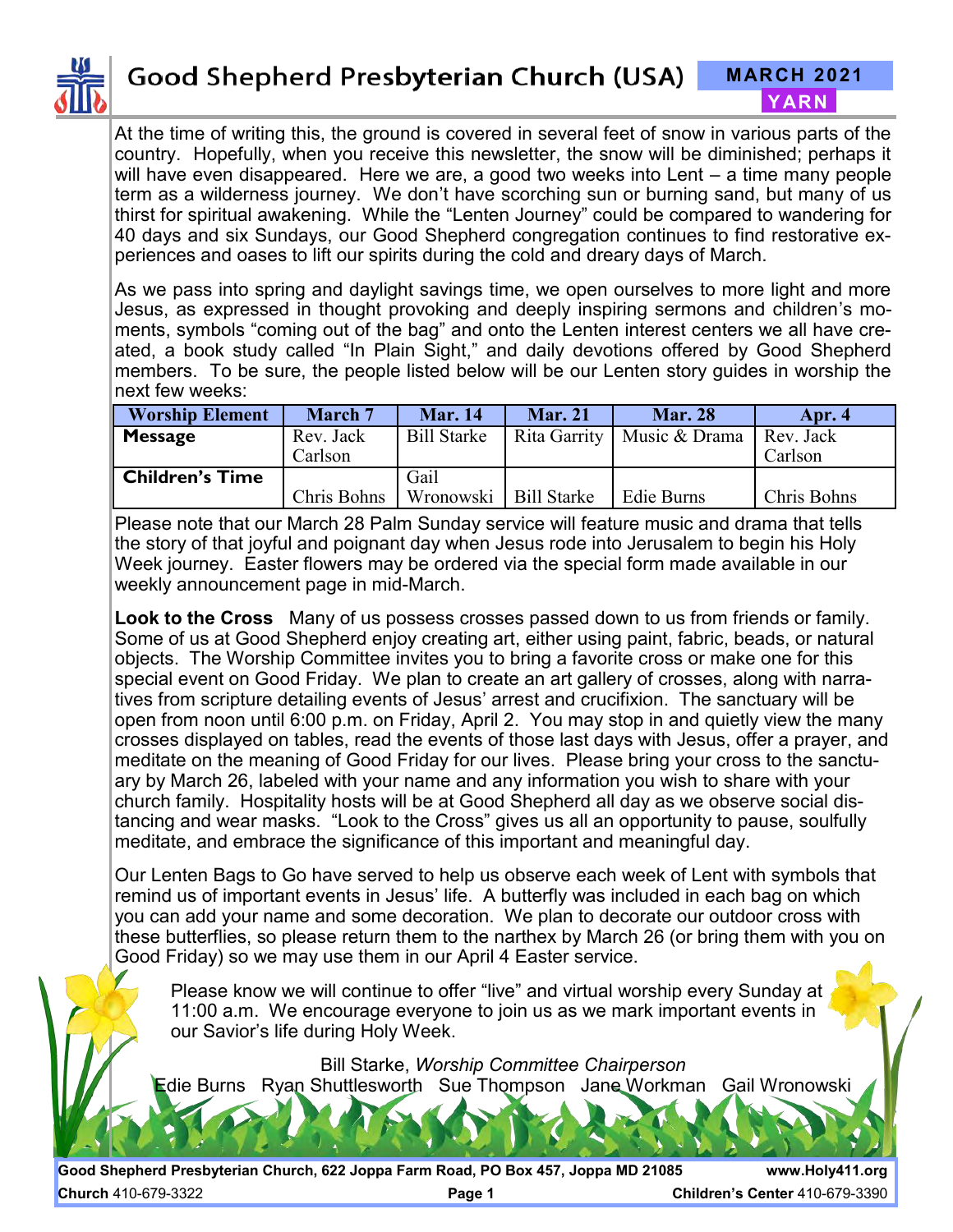

## **ANNUAL CONGREGATIONAL MEETING**

The annual Congregational Meeting was held using the ZOOM virtual meeting app on February 7th. The final 2020 and the projected 2021 budgets were reviewed by Gary Workman. Although pledges were down this year, Gary managed to balance the projected budget. Thanks to the PPP loans, Good Shepherd managed to pay its 2020 bills. Thanks for helping GSPC meet its goals.

The search for a Temporary Supply Pastor is ongoing. The Baltimore Presbytery posted the job announcement but it is not going to be easy to fill the position with 15 or more pulpit vacancies. At Valerie Davis' suggestion, the Presbytery is planning a meeting of all the its churches seeking Pastors to meet each other and pool ideas. It's not speed dating, but we may find a like-thinking church to share a Pastor.

We are closer to finding a Musical Director. Of five people that were telephonically interviewed, three were selected to be interviewed by a committee.

The Congregation elected Rita Garrity, Jaclyn Harris, Elaine Tish, and Jane Workman to serve as Members-at-Large on the Nominating Committee. The Nominating Committee, made up of two Elders, one Deacon and four Members-at-Large is responsible for seeking active church members for leadership positions.

## **TEACHER OF THE MONTH**

"She does things without being asked."



"She doesn't stir the pot - she comes to work and does her job." The February teacher of the month is...Ms. Chrissy! We appreciate her for all that she does at the center and in her classroom every day.



"She never calls out or leaves early."



"She handles situations when the Director is not available."

## **WHAT SESSION IS DOING**

Session met on February 4, 2021. The Elders are focusing their efforts on searching for a Temporary Supply Pastor and cheering on the Worship Committee. When in-house Sunday worship was scuttled at the last moment on Saturday, the Worship Committee worked quickly to put a taped service on Facebook. Ryan Shuttleworth worked late into the night to edit all the recordings. Session thanks Gail Wronowski, Edie Burns, Sue Thompson, Ryan Shuttlesworth, Jane Workman and Bill Starke.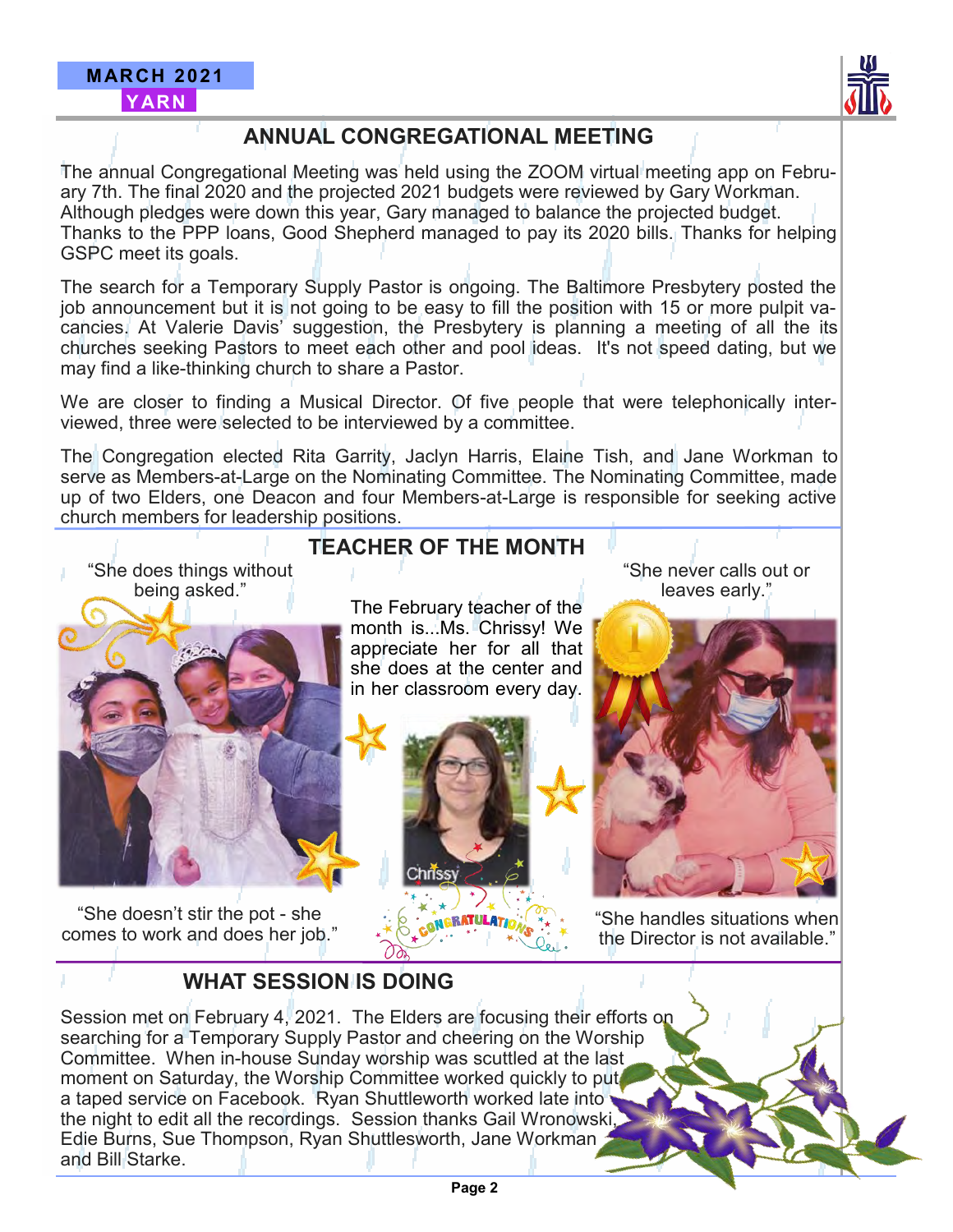

### **GSPC WOMEN'S ASSOCIATION**

A Trip Down Memory Lane - March 2012



#### **PILLOWCASE DRESSES**

For 6 years, (2012-2018) on three Thursday mornings in February and March, the GSPC Women's Association was involved in a ministry that made dresses out of pillowcases for young girls in poverty areas around the world. Close to 300 dresses were made

during those 6 years. Pillowcases, along with thread, trimmings, fabric were donated by church members. Funds for binding, elastic and plastic bags were also donated. On those days, Ellie Pfoutz, and Ellyn Hooper would bring in their sewing machines. A production line was established with each lady cutting the basic pattern, artfully adding trim, pinning elastic and binding to be taken to the seamstresses, Ellie, Ellyn, Paula, and Mary Kaye. Quality control ladies would inspect the dress for loose threads and missed stitching. The finishers would then iron the dresses and give them to the packers who attached size labels, a GSPC church label, folded and placed the dresses in a gallon plastic bag.





Finished products were taken by hand to be distributed by a local Presbyterian missionary in Zimbabwe. Joan Pugh took them on her trip to Zambia, Africa and the Pine Ridge reservation in South Dakota. Others were distributed through the ministry of June Renner of Hampstead who keeps a log of different mission trips. This past year 4274 girls received a dress from her ministry.

GSPC discontinued this ministry in 2019. Supplies and remaining pillowcases were donated to June Renner's ministry.

This GSPC ministry was a gift, not only to those who received the beautiful dresses but also to those of the WA who were able to do God's work in faraway lands without leaving home.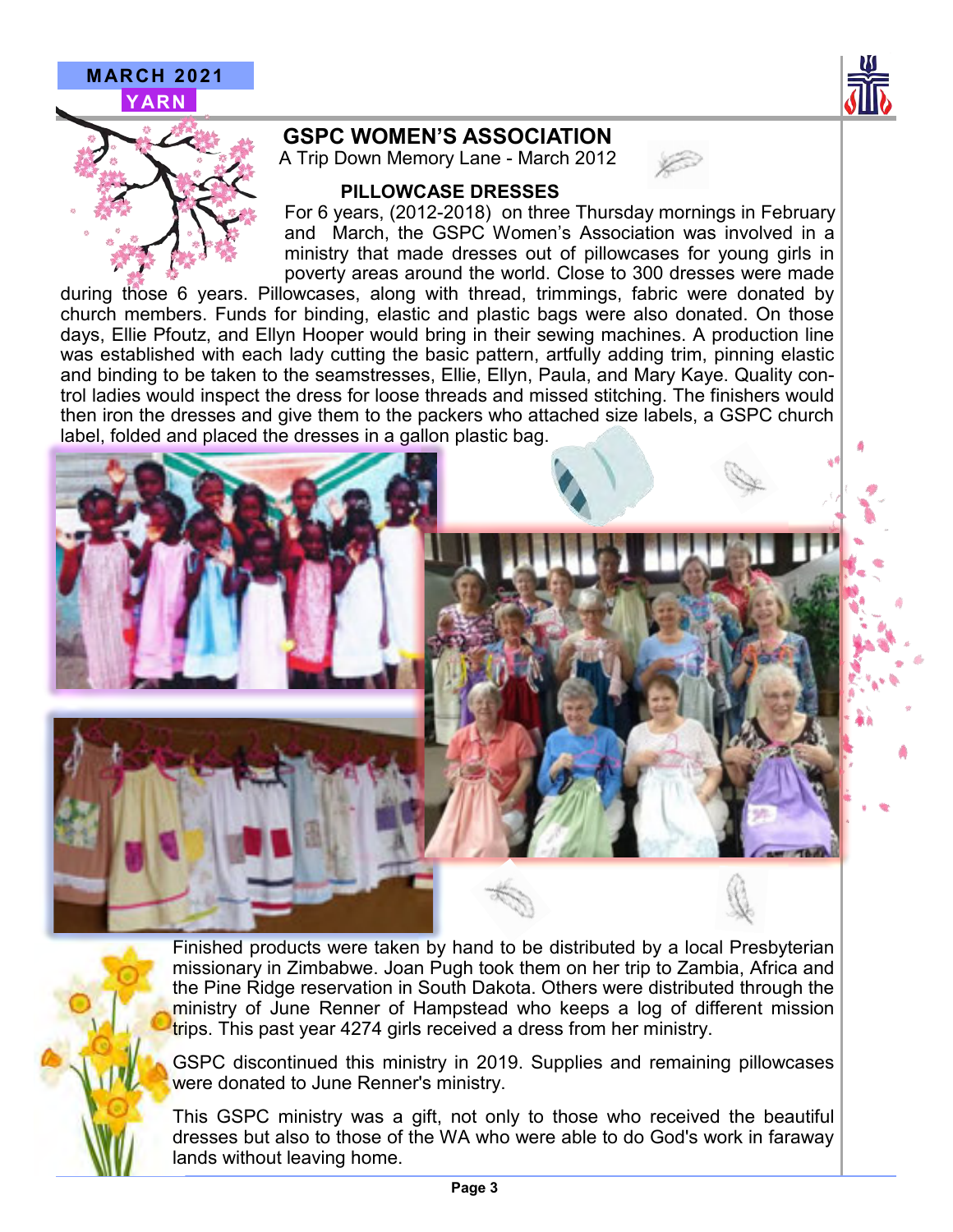

|                                           | <b>CAN'T WAIT FOR SPRING WORD FIND</b>                                                                                                                                                                                                                                                                                                                                                                                                               | <b>A BIG THANK YOU!</b>                                       |                  |                                                                                                                                                                                                                                                                                                                                                                                                                                                                 |
|-------------------------------------------|------------------------------------------------------------------------------------------------------------------------------------------------------------------------------------------------------------------------------------------------------------------------------------------------------------------------------------------------------------------------------------------------------------------------------------------------------|---------------------------------------------------------------|------------------|-----------------------------------------------------------------------------------------------------------------------------------------------------------------------------------------------------------------------------------------------------------------------------------------------------------------------------------------------------------------------------------------------------------------------------------------------------------------|
|                                           | S P R O U T I N G B H P S F X G Y S A W<br>K V S E A S O N S Y R G M J Z R W H H W<br>OHWSXRBZZRIIIRQOYPPU<br>K I R F Q L E N B D T Y G U E W C J T Z<br>Y E M M S I E V L Q A T E H A I O H E B<br>UPSUGSSMOTKFUKTNLFZA<br>O V S P L U Y S S U J W F Y Y G O L Z R<br><b>FHKGRNRRSLMAKOXKROXO</b>                                                                                                                                                   |                                                               |                  |                                                                                                                                                                                                                                                                                                                                                                                                                                                                 |
|                                           | Y U E T K N Q P O I X R V U D T F U Y J<br>D P Q J T Y R P M P V M Z M E I U R B Y<br>QXPSZNKIIOGFTPHELIER<br>Q H C Z P L E R N V F A I M D Z O S E P<br>L A A T I F I S G L L E O S G M F H I L<br>I J B Z S I H C O W O I U K K F E I G L<br>HIGRMRSQROWMUIPWXNMR<br>CYHYMIBBTYEQRVOWRGPA<br>J E O U V B U T T E R F L Y A U E K B I<br>Y U P R O T W A V N S X P B L O O M F N<br>NOBFMTQQMKVHSDKUDUSC<br>V I M F Z N R Z L B D Y R Q Q J Q R A H |                                                               |                  | This winter has given us a few<br>messy days to slip, salt, and<br>shovel through. Several souls de-<br>termined to keep Good Shepherd<br>open and safe toiled away for<br>hours cleaning the sidewalks and<br>plowing the parking<br>lots.<br>We want to give a HUGE thank<br>you to the men and their family's<br>who have sacrificed warm hands<br>and sleep to keep the world turn-<br>ing for here at the Church. Clay<br>Maas (in the picture shoveling), |
|                                           | <b>WORDS TO FIND:</b>                                                                                                                                                                                                                                                                                                                                                                                                                                | Gary Workman, Jim Petnic, and<br>Mike McKemy & family, take a |                  |                                                                                                                                                                                                                                                                                                                                                                                                                                                                 |
| FLOURISHING BLOSSOMING BUTTERFLY DAFFODIL |                                                                                                                                                                                                                                                                                                                                                                                                                                                      |                                                               |                  | bow! THANK YOU SO MUCH<br>FOR<br>ALL YOU<br>DO!                                                                                                                                                                                                                                                                                                                                                                                                                 |
| <b>COLORFUL</b>                           | <b>FLOWERS</b>                                                                                                                                                                                                                                                                                                                                                                                                                                       | <b>SEASONS</b>                                                | <b>SPROUTING</b> |                                                                                                                                                                                                                                                                                                                                                                                                                                                                 |
| <b>BRIGHT</b>                             | <b>GROWING</b>                                                                                                                                                                                                                                                                                                                                                                                                                                       | <b>TULIP</b>                                                  | <b>BLOOM</b>     | Mike Bohns, Janelle, and I<br>(Trista) wanted to thank you for                                                                                                                                                                                                                                                                                                                                                                                                  |
| <b>SUNNY</b>                              | <b>RAIN</b>                                                                                                                                                                                                                                                                                                                                                                                                                                          | <b>BEES</b>                                                   | <b>WARM</b>      | our amazing heaters! These are<br>sincerely appreciated upgrades!                                                                                                                                                                                                                                                                                                                                                                                               |

#### **CHILDREN'S CENTER**

**OPENINGS -** The GS Children's Center has openings for school-age children! If you or someone you know has children that could benefit from an engaging and exciting children's program please contact **Janelle Schmidt at either 410-679-3390 or CCDirector@holy411.org**









**AMAZON -** Our Children's Center has created a "Wish List" on Amazon! There are many items listed which would be used to enrich our programs and classrooms. If you were interested in supporting this mission, please take a look and donate!

**https://www.amazon.com/hz/wishlist/ls/3J629P9WF5L1J?ref\_=wl\_share**



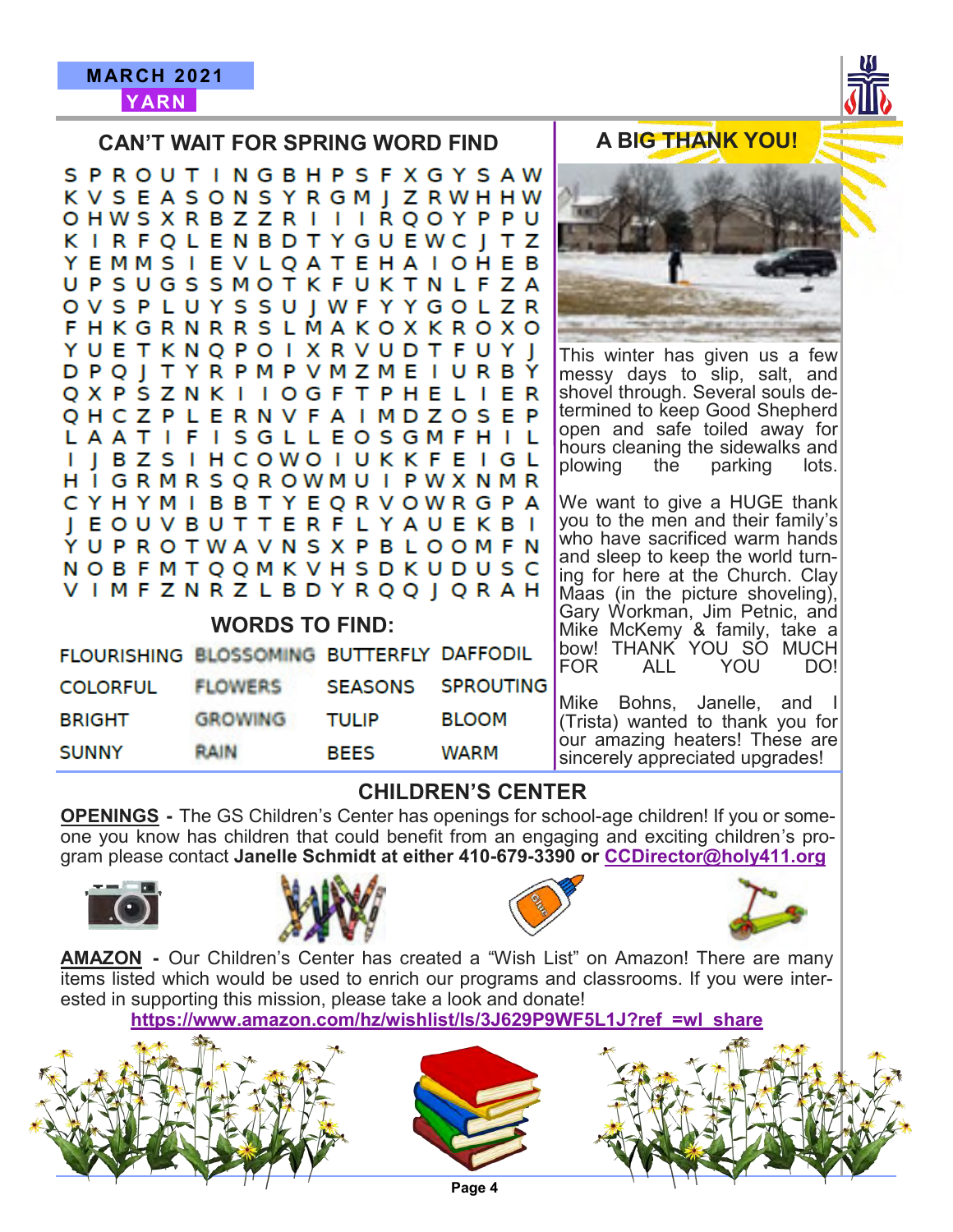



#### **HIGHLY RECOMMENDED GRANDPARENTING TIP**

Several nights a week, I put on my PJs and crawl into bed. Right on time, I receive a Facetime call from two pre-schoolers, also in their PJs, with several books on their laps. After checking that their "Ola" (grandmother) brushed her teeth, they "read" two bedtime stories to me. Then ensuring I am tucked

in, they hang-up. The kids take their task seriously. The kids are learning the joy of reading, sight words, creative storytelling and more importantly learning to care about others. I highly recommend this 15 minute activity. In fact, I'm enjoying this so much that I'm looking for another pre-schooler who needs an "Ola." Mary Kaye Kent

#### **GOOD SHEPHERD WOMEN'S ASSOCIATION**

**THANK YOU!!!** Thanks to all who donated Valentine snacks for our February Sharing Table!

There were about 150 Valentine Goody Bags filled with your donations, tied with red ribbon, and with a pretty Valentine tag from Good Shepherd attached. These were given out on Saturday, February 13, along with a hot meal to go.

| <b>EASTER FLOWERS</b><br>If you would like to purchase Easter Flowers in honor or in memory of someone, please contribute \$10 for each<br>plant. They will be used to decorate the sanctuary for Easter after which time you may take home your plant/s.<br>Please send the donation to the Good Shepherd Presbyterian Church with the following information:<br>I would like to order Easter Flowers at \$10 each.<br>In memory of<br>Or<br>In honor of<br>Your name(s)<br>Orders are due by March 14, 2021.<br>THE GOOD SHEPHERD FACEBOOK PAGE:<br>https://www.facebook.com/GoodShepherdPC/<br>THE SHEPHERD OF JOPPA YOUTUBE PAGE:<br>https://www.youtube.com/channel/UCmWeD2EBpNUqSr1SI1Qgnhw | Good Shepherd Presbyterian Church |  |
|---------------------------------------------------------------------------------------------------------------------------------------------------------------------------------------------------------------------------------------------------------------------------------------------------------------------------------------------------------------------------------------------------------------------------------------------------------------------------------------------------------------------------------------------------------------------------------------------------------------------------------------------------------------------------------------------------|-----------------------------------|--|
|                                                                                                                                                                                                                                                                                                                                                                                                                                                                                                                                                                                                                                                                                                   |                                   |  |
|                                                                                                                                                                                                                                                                                                                                                                                                                                                                                                                                                                                                                                                                                                   |                                   |  |
|                                                                                                                                                                                                                                                                                                                                                                                                                                                                                                                                                                                                                                                                                                   |                                   |  |
|                                                                                                                                                                                                                                                                                                                                                                                                                                                                                                                                                                                                                                                                                                   |                                   |  |
|                                                                                                                                                                                                                                                                                                                                                                                                                                                                                                                                                                                                                                                                                                   |                                   |  |
|                                                                                                                                                                                                                                                                                                                                                                                                                                                                                                                                                                                                                                                                                                   |                                   |  |
|                                                                                                                                                                                                                                                                                                                                                                                                                                                                                                                                                                                                                                                                                                   |                                   |  |
|                                                                                                                                                                                                                                                                                                                                                                                                                                                                                                                                                                                                                                                                                                   |                                   |  |
|                                                                                                                                                                                                                                                                                                                                                                                                                                                                                                                                                                                                                                                                                                   |                                   |  |
|                                                                                                                                                                                                                                                                                                                                                                                                                                                                                                                                                                                                                                                                                                   |                                   |  |
|                                                                                                                                                                                                                                                                                                                                                                                                                                                                                                                                                                                                                                                                                                   |                                   |  |
|                                                                                                                                                                                                                                                                                                                                                                                                                                                                                                                                                                                                                                                                                                   |                                   |  |
|                                                                                                                                                                                                                                                                                                                                                                                                                                                                                                                                                                                                                                                                                                   |                                   |  |
|                                                                                                                                                                                                                                                                                                                                                                                                                                                                                                                                                                                                                                                                                                   |                                   |  |
|                                                                                                                                                                                                                                                                                                                                                                                                                                                                                                                                                                                                                                                                                                   |                                   |  |
|                                                                                                                                                                                                                                                                                                                                                                                                                                                                                                                                                                                                                                                                                                   |                                   |  |

**Good Shepherd Presbyterian Church, 622 Joppa Farm Road, PO Box 457, Joppa MD 21085 www.Holy411.org Church** 410-679-3322 **Page 5 Children's Center** 410-679-3390